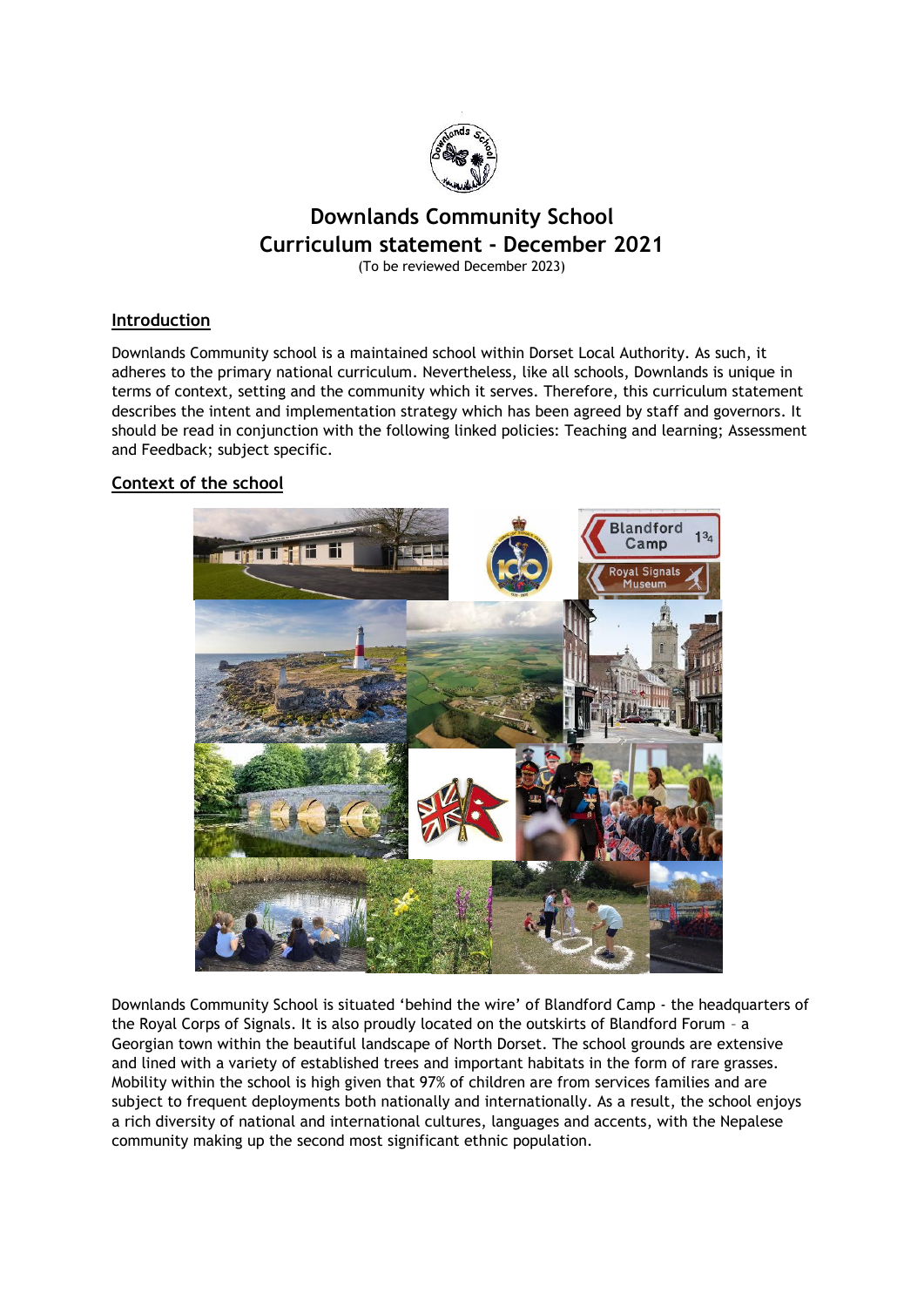# **What do we believe makes a good curriculum?**



# **What is special about our curriculum offer?**

We believe that woven within our delivery of the national curriculum should be aspects of our school's philosophy of education and other important threads which reflect our uniqueness and local context. This 'hidden curriculum' can be described in terms of the following:

# **Growth Mindset**

The teachings of Carol Dweck are an important underpinning philosophy for our children, many of whom face unusual barriers to learning. Therefore, the importance of learning from mistakes, responding to feedback and valuing practice can help children to overcome the barriers caused by high mobility.

# **I Can Problem Solve (ICPS)**

Formerly called Cognitive Problem Solving, ICPS is an evidence-based program which helps children as young as four to learn. It seeks to teach children how to think rather than what to think, enhancing social adjustment and promoting prosocial behaviours. We feel that this is particularly important in our school given the interrupted friendships and peer relationships faced by many of our pupils.

# **A Rights Respecting School**

A Rights Respecting School is a place where children learn about their rights and can feel confident about themselves, being encouraged to use their voice. It fosters a sense of community and belonging, including on a global scale so that children believe that they can change the world for the better. It seeks to promote an environment where children feel safe and cared for, knowing that they are valued and strengthening their self-esteem.

#### **Appreciating our environment**

Some of our pupils arrive on camp in a bit of a whirlwind, sometimes staying at the school for months rather than years. As such, we think that our children should be given the opportunity to learn within the rich local context on offer. Our school is situated next to a protected natural habitat, so it is well placed to hook children in to protecting the environment on a local, national and global scale. It also enjoys important geographical and historical contexts on its doorstep: a great fire which swept through the local town; WW1 training trenches; a museum charting the progression of communications used by The Royal Signals; The Jurassic Coast.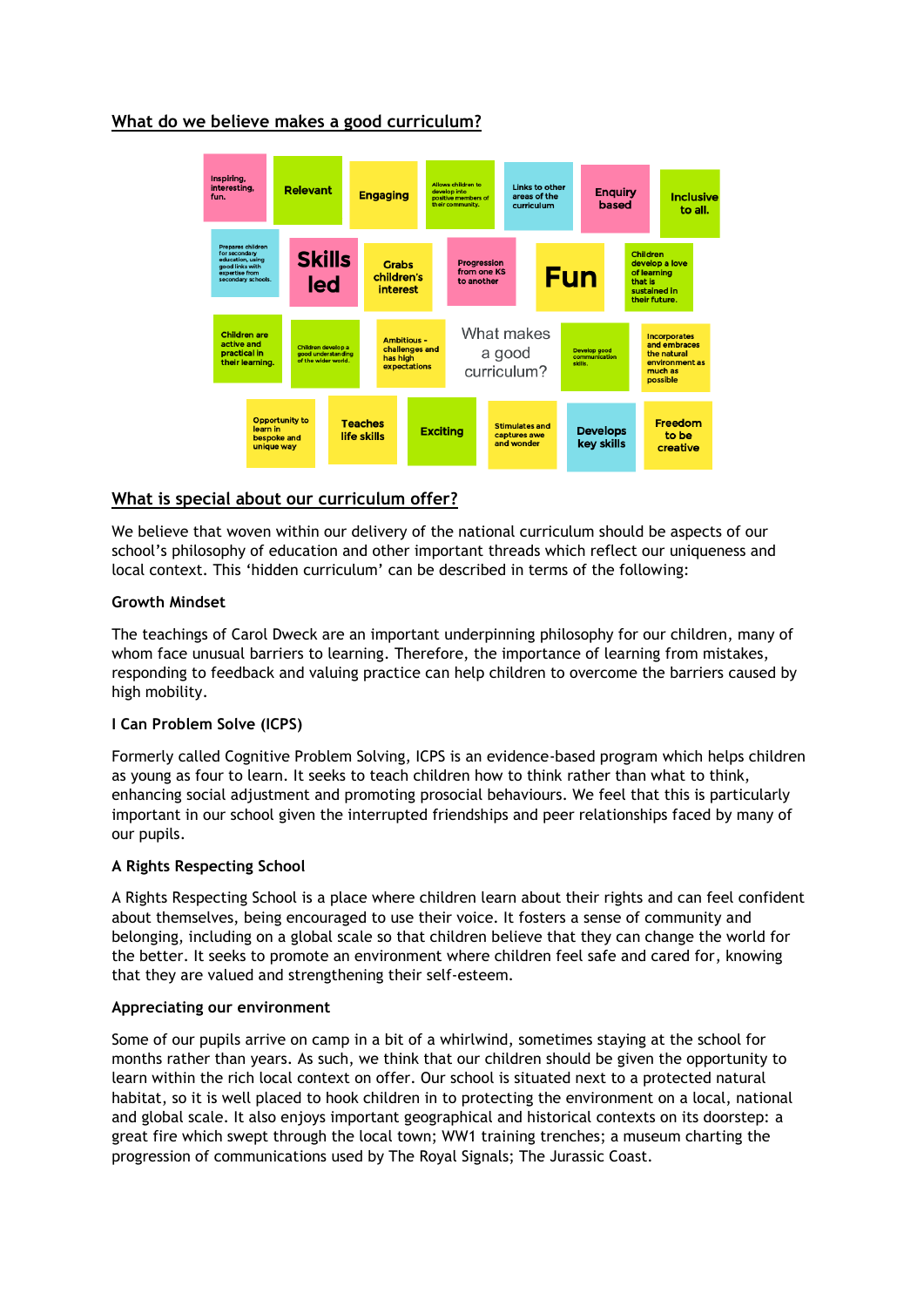# **How do we account for curriculum time?**

Our children learn and achieve high standards through a broad and balanced curriculum. Our curriculum offers motivation and challenge, being delivered in creative ways which take into account the context of the school. We want our children to develop a thirst for learning, readying them for secondary education.



## Curriculum time

The diagram above and table below are for illustrative purposes only given that a truly integrated and holistic curriculum will make it hard to quantify time spent on certain subjects in any definitive way. Nevertheless, these are the guidelines currently shared with teachers.

| Subject               | Reckoner | Minutes per year |
|-----------------------|----------|------------------|
| Science               | 1.5hpw   | 3510             |
| <b>Humanities</b>     | 1.5hpw   | 3510             |
| DT                    | 6hpt     | 1080             |
| Art                   | 6hpt     | 1080             |
| <b>PSHE</b>           | 40mpw    | 1560             |
| IT                    | 3hpt     | 540              |
| PE                    | 2hpw     | 4680             |
| Maths                 | 80mpd    | 15,600           |
| English               | 80mpd    | 15,600           |
| <b>Music</b>          | 6hpt     | 1080             |
| <b>RE</b>             | 6hpt     | 1080             |
| <b>MFL</b>            | 2hpt     | 540              |
| Worship/Interventions | 100mpw   | 3,900            |
| <b>ICPS</b>           | 20mpw    | 780              |
| <b>Total</b>          |          | 54540            |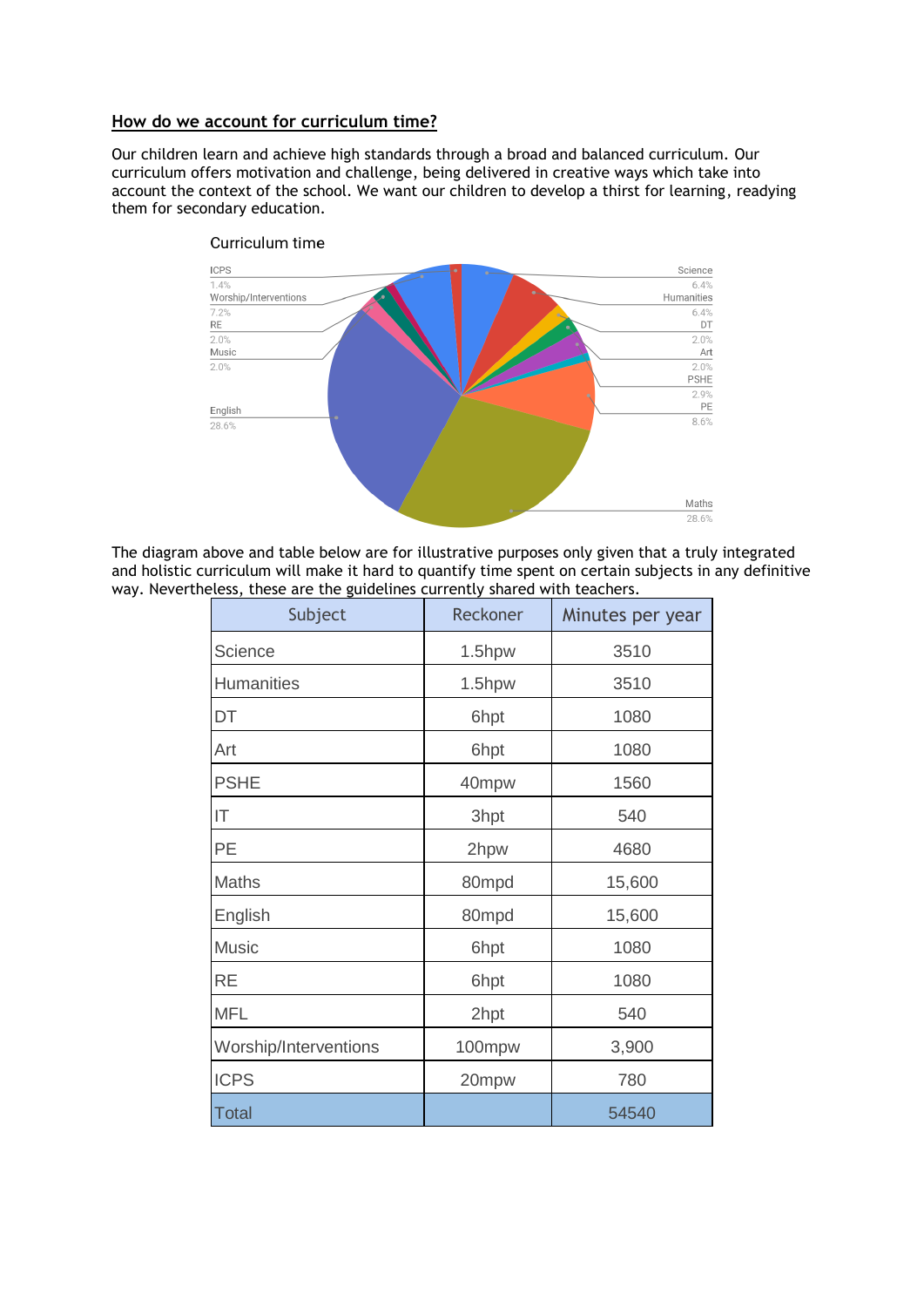# **How do we plan our curriculum?**

Alongside the national curriculum, teachers use the following to help them make short term decisions about lesson design:

- Long term curriculum plans (Appendix 1)
- Medium term subject plans
- Curriculum BASKETS progression document

## **Long term curriculum plans**

Appendix 1 is the latest version of the long-term plans that are reviewed regularly. They ensure a cohesive yet varied approach between FS and Y6, whilst being mindful of the high mobility rates within the school.

#### **Medium term subject plans**

Middle leaders ensure that medium term plans are available to all class teachers so that they have access to expertly written ideas for subject specific learning, including an awareness of key concepts and knowledge, accurate terminology and skills progression. These plans are also shared and adapting in terms of a coordinated approach with the Blandford Schools Network.

#### **Curriculum BASKETS progression document**

Each school needs to own and shape its curriculum so that it:

- offers a broad and balance education which seeks to develop the whole child;
- reflects its locality in terms of geography, history, employment and important local issues;
- addresses the 'hidden curriculum' which transcends subject disciplines and reflects the values and ethos of the school



To explore the shopping basket analogy, when visiting the

supermarket, you might categorise your weekly shop in terms of what you need to sustain you and your family: you need staples such as milk, bread, eggs to survive, so if you came home and had only bought a pomegranate and some face cream, then no one gets fed properly. We want to help teachers to be mindful about which elements of the NC are non-negotiable and choose contexts and approaches for learning that reflect our hidden curriculum.

As a middle leader of a subject in a LA maintained school, we know that we have the national curriculum which is a 'one size fits all' list which is a starting point for schools. However, as leaders within Downlands School, it is right and proper for us to engage intellectually with the national curriculum, so that our curriculum best matches our knowledge of the school community. We use the BASKETS model for engaging with the national curriculum in a thoughtful and bespoke manner.

# **Behaviours**

Think of how children in each phase will be **acting** whilst learning about a particular subject. Consider the following:

- Working with their peers
- Interacting with staff
- Becoming more independent
- Solving problems (ICPS)
- Practising and improving (Growth Mindset)
- Questioning

#### **Attitudes**

Identify how you want your children to **think** and **feel** whilst they are learning about a particular subject. Consider the following:

- Respecting opinions (RRS)
- Learning from mistakes and misconceptions (Growth Mindset)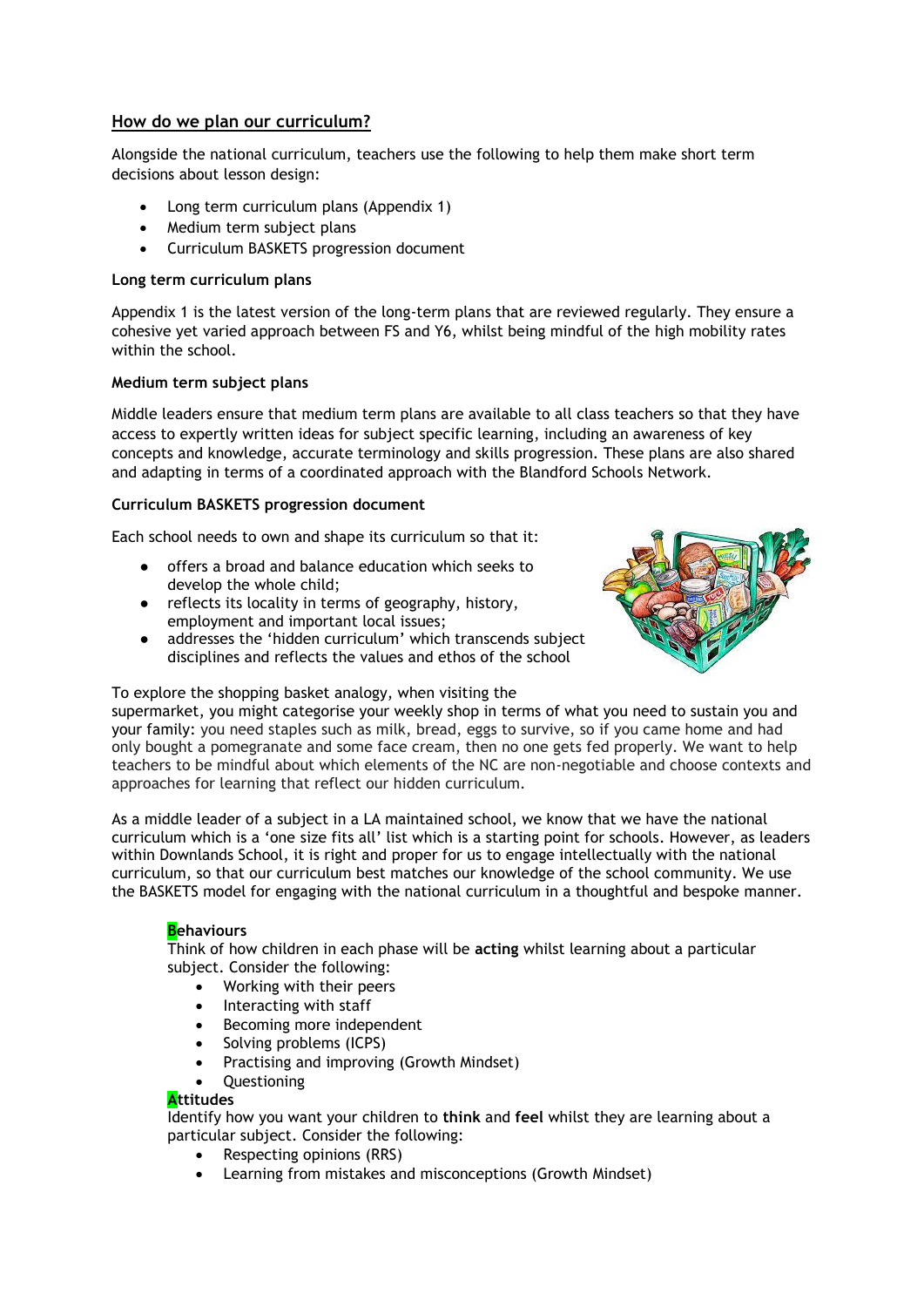- Showing curiosity and interest
- Being aware of local and global perspectives (RRS)
- Responding to feedback (Growth Mindset)

# **Skills**

Think of what children in each phase will be **doing** whilst learning about a particular subject. Consider the following:

- Developing the key subject specific skills needed to be ready for secondary education
- Processing and presenting information, including literacy and numeracy skills
- Being creative
- Evaluating learning (Self- and peer-assessment)
- Speaking and listening, using target language and phrases
- Phrasing their own questions

# **Knowledge**

Think of what children in each phase will need to **know** whilst learning within a particular subject. Consider the following:

- Key components of the national curriculum that you will ensure that children retain for their next phase in learning
- How knowledge will be organised as a pre-teach or revision strategy using schema or knowledge organisers to help pupils
- Overlearning and low stakes testing
- Adapting the curriculum offer where a pupil's mobility causes repetition or gaps to occur

# **Experiences**

Think of what children in each phase will **participate in** or be **exposed to** in order for learning to be meaningful and enduring within a particular subject. Consider the following:

- Key resources that are available in school and should be used
- School Site opportunities for enhancing the learning
- Local opportunities for enhancing the learning
- Local expertise and visitors which could enrich learning
- Topics or themes for contextualised learning, especially with local dimension
- National contexts to enhance the learning (Cultural capital and British Values)

# **Technology**

Think of how children will **use or appreciate the role of IT or innovation** within a particular subject. Consider the following:

- Key resources that are available in school and should be used
- How IT and innovation are improving understanding of the subject
- How IT and innovation are supporting key skills needed for a particular subject
- How IT and innovation are improving efficiencies or improving equality of opportunity within a subject (SMSC and citizenship)

• How the internet and metaverse can enhance learning experiences

# **Sustain**

Think of how children will **develop as lifelong learners and skilled citizens** in relation to this aspect of the curriculum. Consider the following:

- Preparation for lifelong learning of this subject
- Engaging interest in enduring themes, including local contexts
- Understanding links to the real world and careers, including local dimension
- Generating a love of wider reading and research
- Understanding responsibilities and ethical dimensions (RRS)
- Developing as an informed local and global citizen